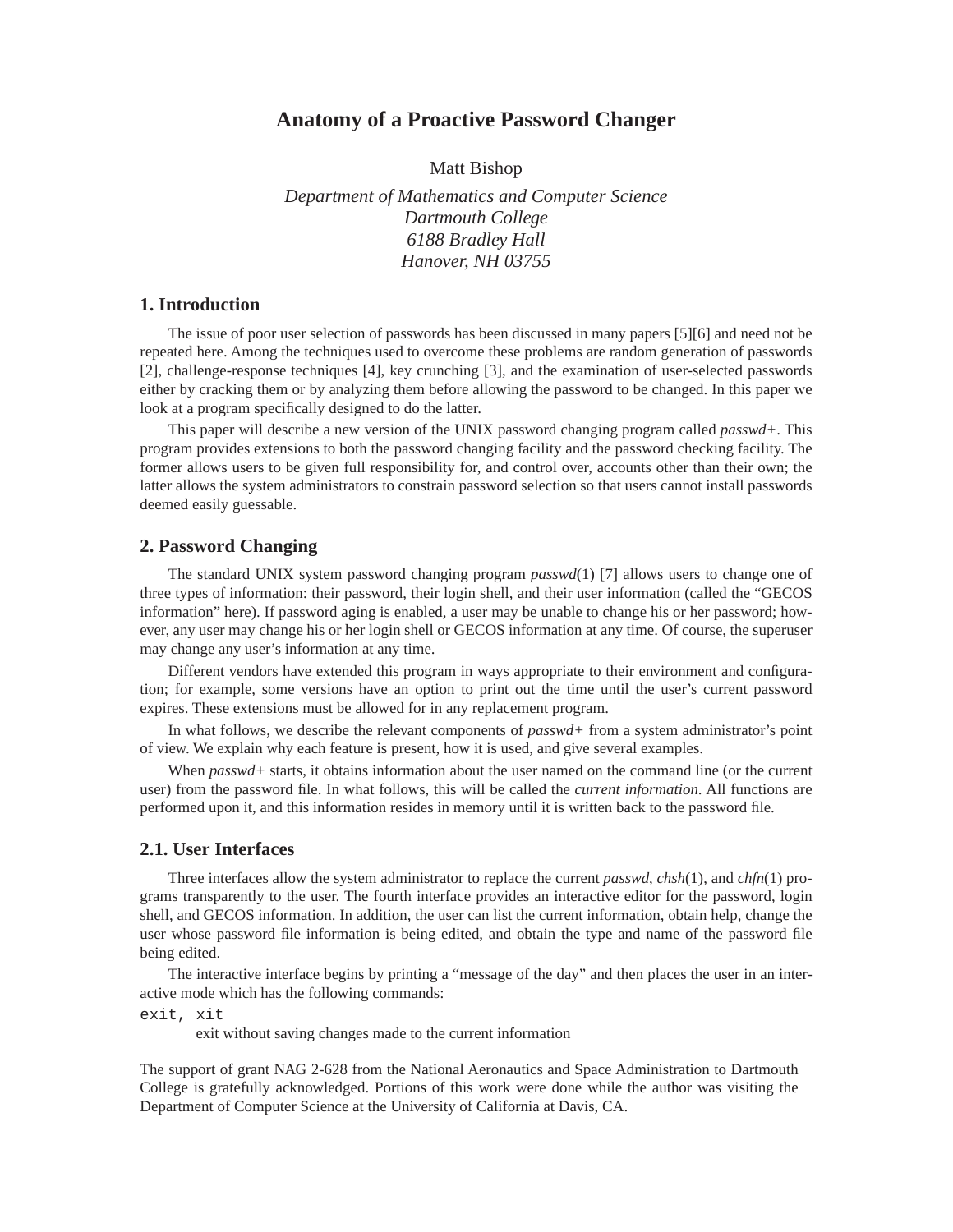finger, gecos

change the current GECOS information; the user is prompted as necessary.

help print a help message

info print a message naming the current password file, configuration file, and user:

```
Current user: bishop
Current password file: * system *
Current configuration file: ./Sample/Config
```
list print the current information in an easy-to-read format:

```
 name bishop
 password hash 3zvhvQtnxs9r/
 user id 77
 group id 20
 GECOS Matt Bishop
home dir /usr/windsor/bishop
 login shell /bin/csh
 expires on *turned off*
 can change on *turned off*
```
password

change the current password; the user is prompted as necessary

quit exit; if there are unsaved changes, this will give an error message

shell change the current login shell; the user is prompted as necessary

write save the current information in the password file.

Unknown arguments are passed to a system-dependent routine which can act accordingly. This allows extensions to be added on a per-system (and per-site, if appropriate) basis.

### **2.2. Configuration File**

The actions of the password changing part of the program are controlled by a configuration file; this allows sites to alter the default behavior as desired without having to edit C code and/or recompile the program. Although we shall discuss the specific components of this file below, a few general comments are in order.

The configuration file is read once, when *passwd+* starts. Reading is done by lines, and if the line just read ends with a backslash, the next line is taken as a continuation and is appended. (Because the input is stored dynamically, lines may be as long as desired.) The line is examined to see if it applies to the current user (here, "current user" is the user with the real UID of the process). If not, it is discarded. Otherwise, it is processed.

Because some strings in the configuration file may have blanks or other separators in them, *passwd+* observes two escape conventions. The first, a backslash followed by a character, interpolates the character literally, unless that character is a newline. The second, a sequence of characters not containing an unescaped newline and surrounded by double quotation marks, is taken to be a single string. For example, the following two sequences are both read as "my shell" with a blank between the "y" and the "s":

```
my\ shell
"myshell"
```
These conventions are followed whenever any reading of the configuration file is done.

An unescaped sharp sign "#" begins a comment which extends to the end of the line.

### **2.3. Permissions**

The ability to change information is controlled on a per-user basis by the configuration file. There are two types of controls: validate allows a user to change a set of fields after supplying his or her password,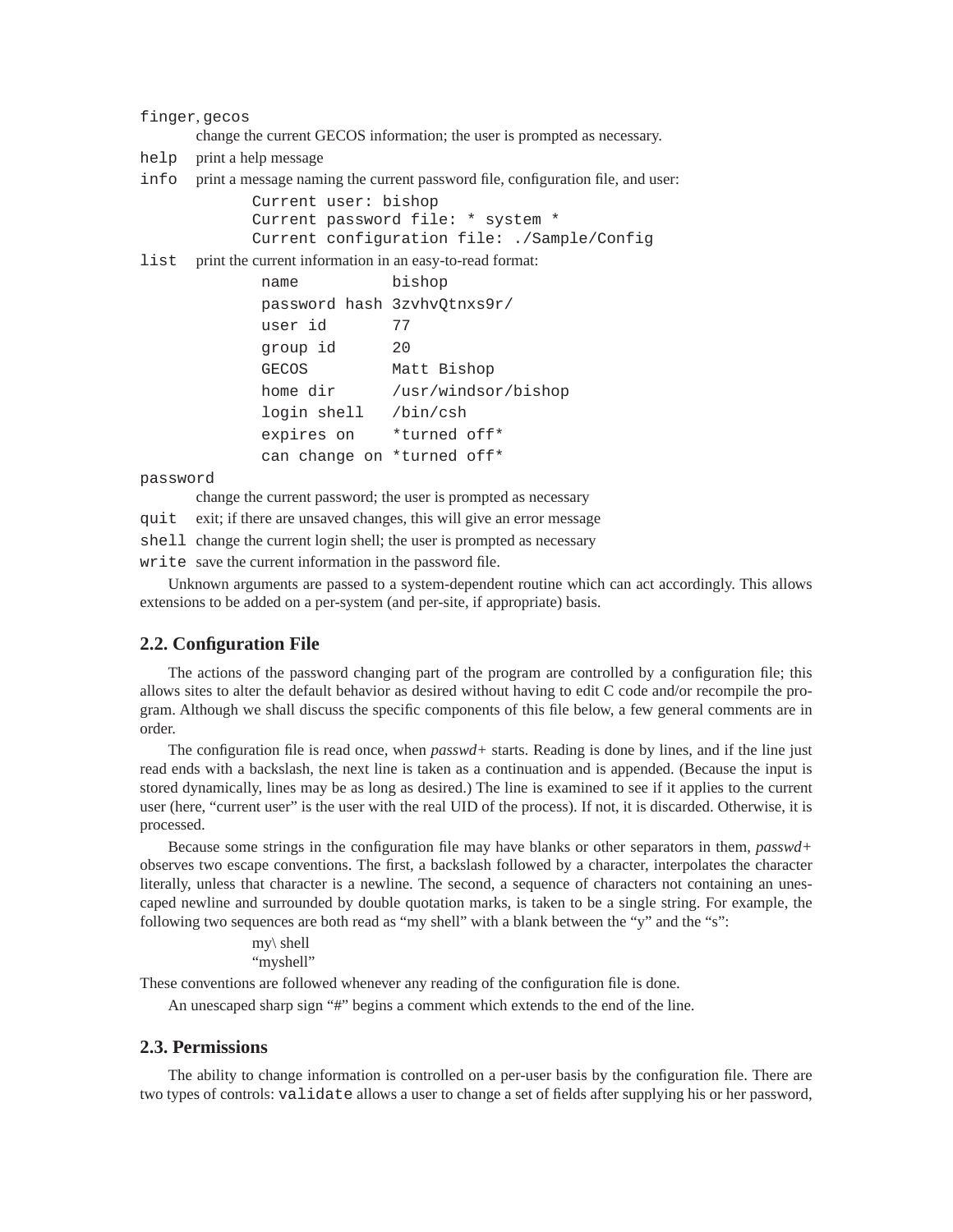and novalidate allows the changes without the user supplying a password. For example, the lines to provide controls equivalent to those of the standard password changer are:

> novalidate root :all: validate :password: :self: :self: novalidate :gecos: :shell: :self: :self:

The first line says that the superuser ( $\text{root}$ ) can change any of the information fields for all users without supplying a password. The second line says that the user of the program (:self:) can change his or her password, but must supply his or her current password. The third line allows the user to change his or her login shell and GECOS information without supplying a password.

As an example of how this mechanism can be used, suppose a professor with account name *bishop* is to be allowed to change the password and GECOS information for any accounts issued to his class. If the class accounts are *cs5801*, *cs5802*, and *cs5803*, the following lines suffice:

> validate :password: bishop cs5801 cs5802 cs5803 novalidate :gecos: bishop cs5801 cs5802 cs5803

Note that *bishop* must enter his password to change any of the passwords of the class accounts, but need not do so to change the GECOS information. Further, as no permission is given to change the login shell of the class accounts, only the students (or the superuser) can do that.

The first word following the validate or novalidate is the type of information to which the remainder of the line applies; if this is omitted, the remainder applies to all types. Legal values are:

:shell:

login shell information

:password:

password information

:gecos:

GECOS information

(Incidentally, the semicolon was chosen as a delimiter because that character cannot be used in an account name.)

The next word is the user name; if it is not that of the current user, the line is ignored. If it matches that of the current user, the remainder of the line contains the account names for which the current user can change the previously-indicated type of information. In addition to account names, the following special names have special effects:

: all: means all accounts

:none:

means no accounts; this is useful with accounts that no user should ever log into

:default:

means all accounts for which the current user has not previously been given permissions

:self:

the account belonging to the current user

Following the principle of fail-safe defaults, unless access is granted by a validate or novalidate control line, the request to change information is denied.

As a final example, the following control lines allow the standard changing, except that the accounts *ftp*, *uucp*, and *audit* may never change their own passwords:

> novalidate root :all: validate :password: :self: :self: novalidate :gecos: :shell: :self: :self: validate uucp :none: novalidate ftp :none:

Either validate or novalidate could be used in the last two lines.

As a safety and debugging measure, a list of distinguished user identification numbers can be made privileged at compile time. Any member of this set can change any information for any user, regardless of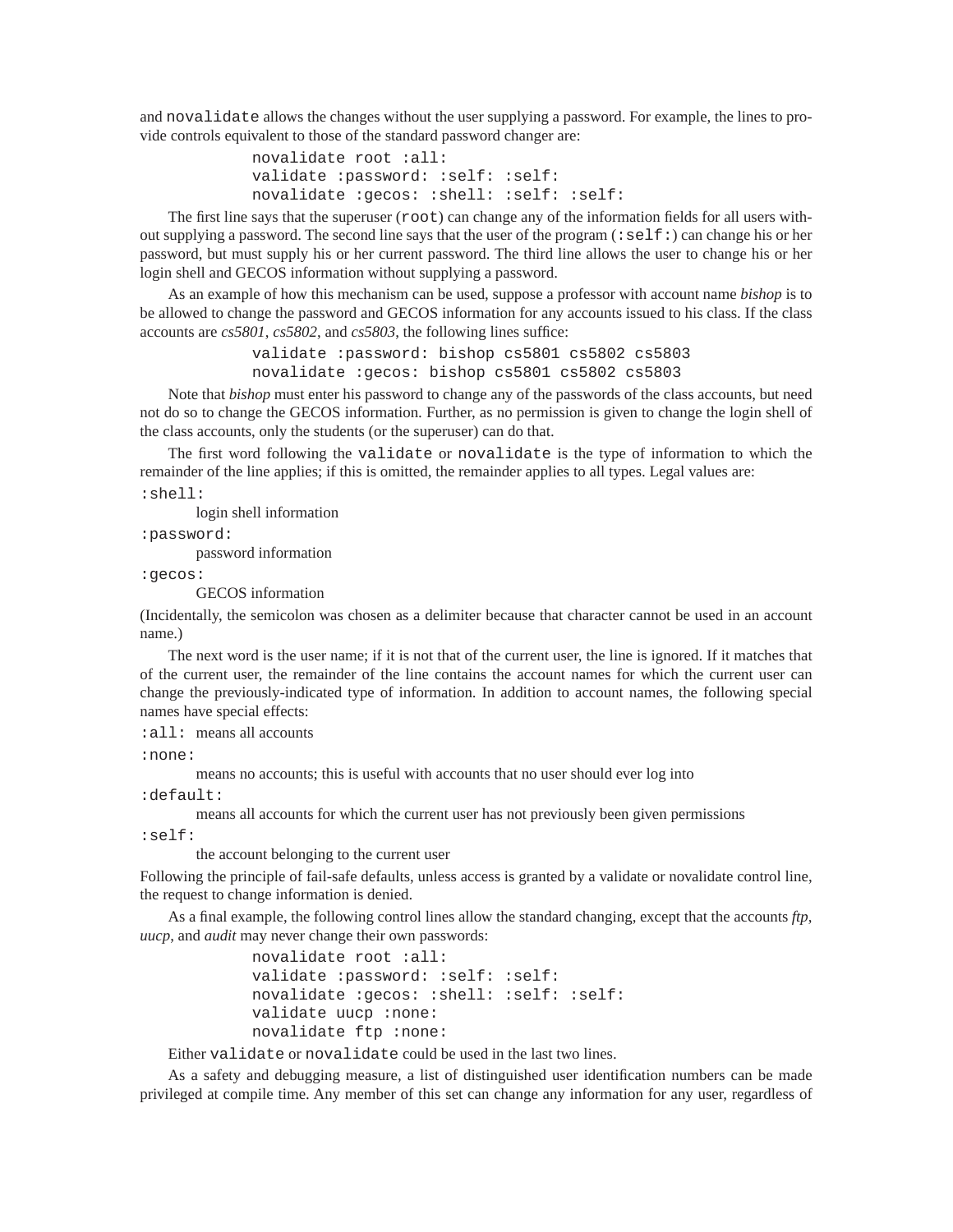the settings in the configuration file. As distributed, this list is empty. However, as the superuser can edit a password file directly, there seems little point in not adding the UID of 0 to this list.

# **2.4. Changing the Password**

If a user is allowed to change his or her password (as controlled by the permissions described in the previous section), *passwd+* prompts him or her for the new password. It is then subjected to proactive analysis. If a subprogram is to be used, it is named in the control line

check analysis\_program

This program must expect as (standard) input the following information, separated by newlines:

proposed new password old (current) password if available; this line is blank if not account name current hashed password GECOS information login shell home directory user identification (UID) primary group identification (GID) time when password can next be changed (in seconds since the epoch) time when password expires (in seconds since the epoch)

All output from the program is sent to *passwd+*'s standard output and standard error, except that any lines on the standard output that begin with \*\*LOG\*\* are entered into *passwd+*'s log file. The exit status code of the analysis program determines what *passwd+* does next. If that code is 0, the password is accepted as hard to guess. If the exit status code is 1, the password is rejected as easy to guess. If the analysis program returns 2 or 3, there was an error that prevented the analysis program from using all its test but the password was deemed hard to guess (code 2) or easy to guess (code 3) according to those tests completed. Any other exit status code is treated as a 3.

If the analysis program did not complete successfully, the control line

onerror action

controls what happens. The following settings for *action* cause the indicated response: reject

reject the password (that is, exit status code 2 causes rejection)

accept

accept the password (that is, exit status codes 2, or 3 cause acceptance)

default

accept the password if the exit status code is 2 and reject if it is 3

internal

run *passwd+*'s internal tests and accept or reject based on their success

Unless an onerror line appears, an exit code other than 1 or 2 causes the internal tests to be used.

If the analysis program fails, or none is named, or it cannot be executed for any reason, a series of internal tests are executed:

- if the password is the login name or the login name reversed (regardless of capitalization), the password is rejected;
- if the password is under 6 characters, it is rejected;
- if the password has no nonalphanumeric characters, it is rejected.

While these tests are not very adequate, they are the minimum qualities a reasonable password should possess. Note that unlike most implementations of the standard password changing program, these **cannot** be relaxed or disabled without modifying the code.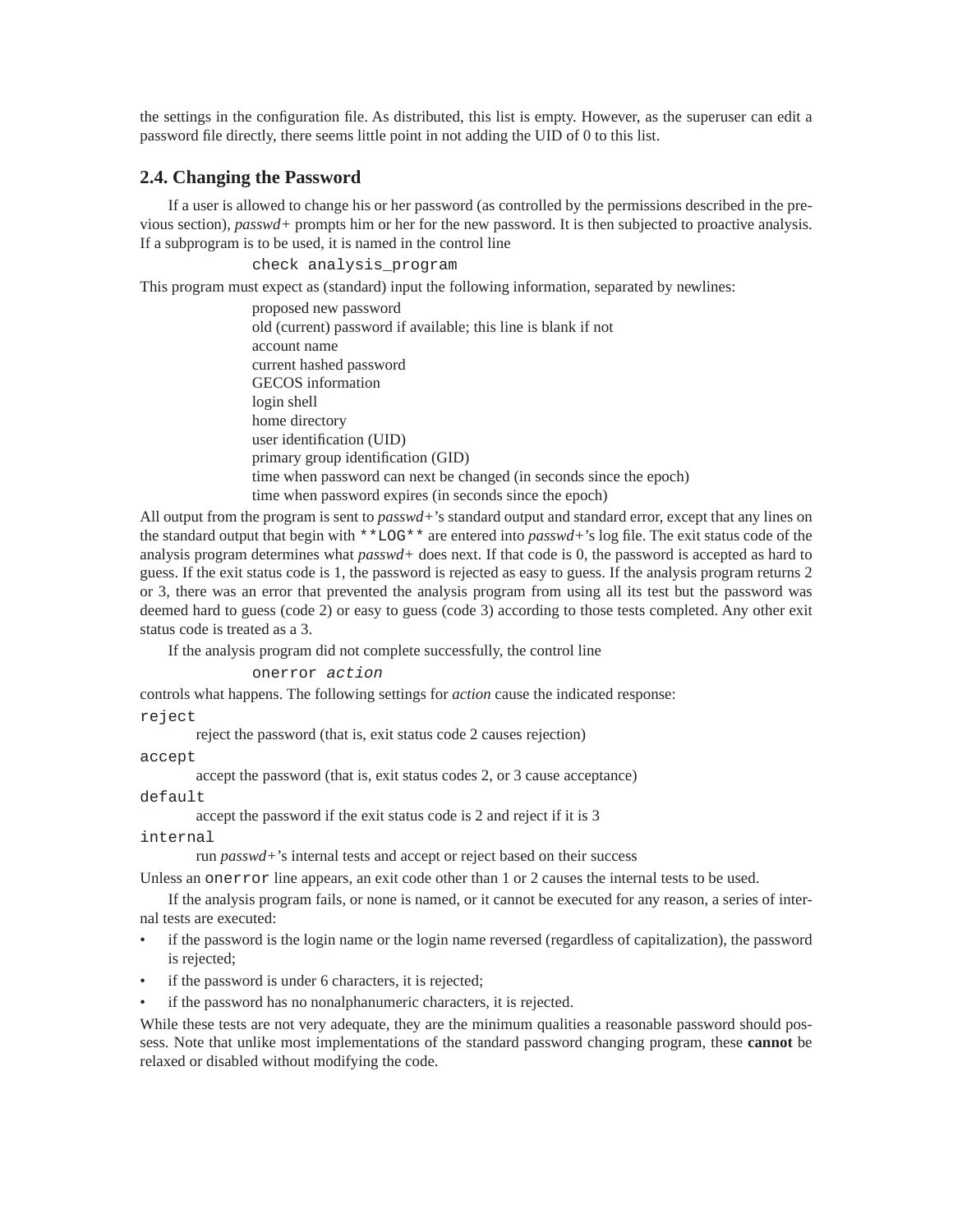# **2.5. Changing the GECOS Information**

Sites store information in the GECOS field using very different formats; further, the type of information stored at each site is different. For example, at the Research Institute for Advanced Computer Science, the typical GECOS information was stored as a name, an office, and a telephone extension number:

#### Matt Bishop,N238-102,46124

But in one department at Dartmouth College, faculty members have only their names stored:

#### Matt Bishop

and in another department at the University of California at Davis, the system accounts have GECOS fields of one word and user accounts have the user name followed by office number, year of graduation (if any), phone number, home phone number, and faculty sponsor:

Matt Bishop, 4413 Chem Annex, 27324, , Karl Levitt

(The home telephone number is omitted here.) Given this variety even within sites, the password changer should parse the GECOS field, determine what format is being used, and either use the same one or, if preferred, supply a new format. For this reason, control lines are needed to pick out the components of the field, tie prompts to the (so the user can be asked to update the information) and to reformat the fields.

The mechanism chosen to parse the fields was the system pattern matcher (the obvious alternative, the formats used by the reading function *scanf*(3), was rejected as too cumbersome). Currently a public-domain implementation of the Berkeley (UNIX System Version 7) pattern matcher, and the source code of the GNU *emacs* pattern matcher, are provided. As distributed, the Berkeley pattern matcher is the default. The relevant control line is

#### pattern pattern\_matcher

with *pattern\_matcher* being bsd for the Berkeley version and gnu for the GNU emacs version.

The pattern matcher is used to assign portions of the GECOS field to variables. For example, consider the line from the RIACS file above. In the following control line

getgecos "^\( $[^{\wedge},]^{\star}\rangle$ ),\( $[^{\wedge},]^{\star}\rangle$ ),\(.\*\)\$" fullname office extension the pattern matches the format of the RIACS GECOS field. The first part of the pattern, Matt Bishop, is assigned as the value of the variable *fullname*; the second part, N238-102, is assigned as the value of *office*, and the third, 46124, as the value of *extension*. If the pattern does not match the GECOS field, the line is skipped. The first line with a match does the assignment, and the process stops.

Next, the output format must be selected. Output formats are defined in setgecos control lines; these use a *printf*(3) format rather than a pattern. An appropriate output format for the RIACS line would be

setgecos "%s,%s,%s" fullname office extension

But before output can be done, the user must be prompted to update the current information, so a label and default value must be associated with each variable. The associate control line does this. For example, reasonable associate control lines for RIACS would be:

```
associate fullname Name none
associate office "Office Number" none
associate extension Extension 46363
```
The variable name comes first, followed by the prompt and the default value. Note that if the prompt is more than one word, any intervening white space must be escaped. If the default is omitted, the word "none" is used.

When the setgecos line is reached, the user will be prompted for a new value of each variable in the setgecos list. The prompt is followed by a default value, which is the current value (if any) or the default value named in the associate line. So, in this example the prompts would look line:

```
Name [default "Matt Bishop"]:
Office Number {default "N238-102"]:
Extension [default "46124"]:
```
Note that if nothing is typed, the default named in the prompt is used. To supply a blank entry (that ism, the null string, the word "none" must be typed. This is to conform to the standard UNIX change GECOS utility interface.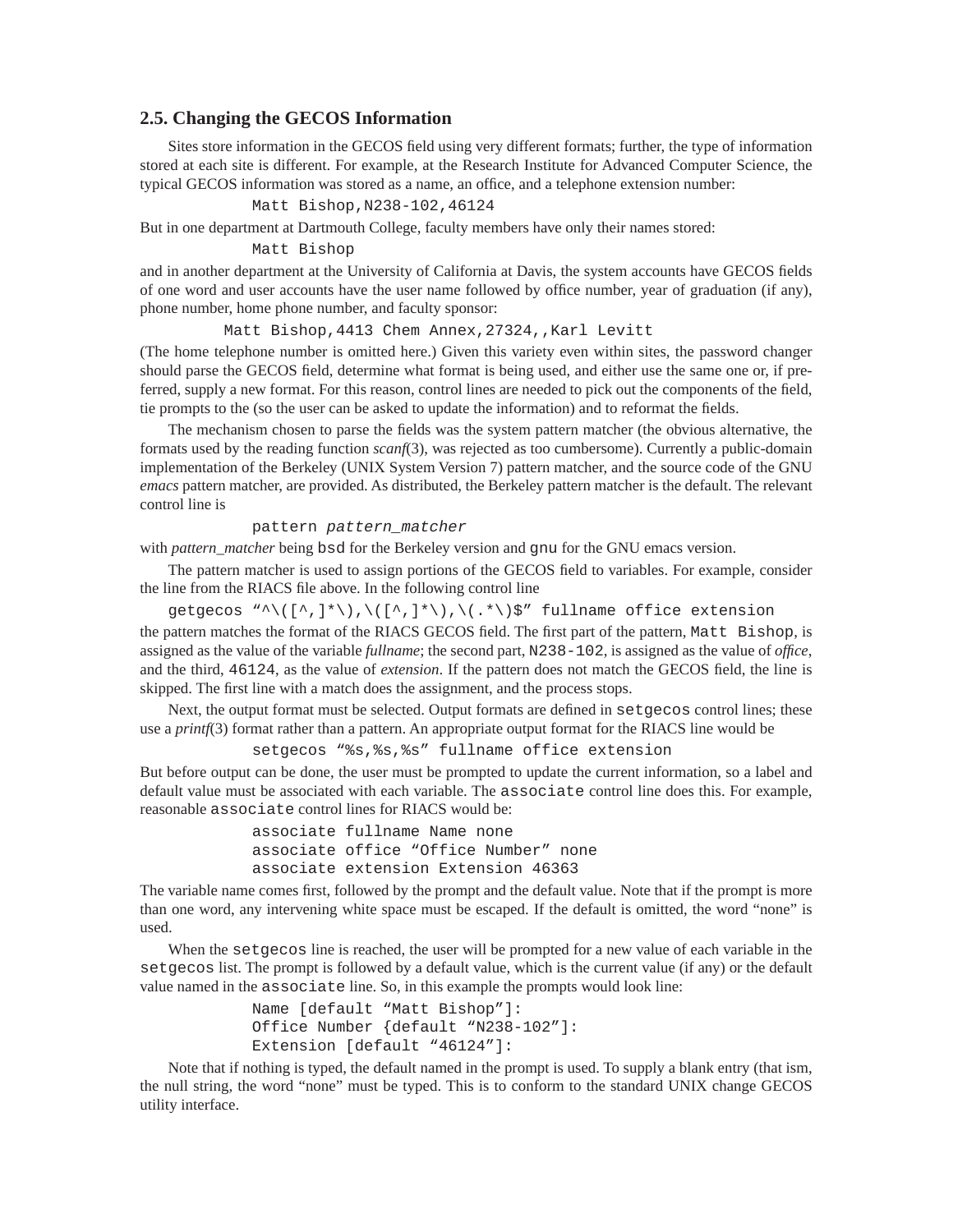As a more complex example, the following control lines handle the two distinct formats described for the University of California at Davis GECOS fields:

```
getgecos "^\([^,]*\),\([^,]*\),\([^,]*\),\([^,]*\),\(.*\)$" name room \
         wphone hphone sponsor
setgecos "%s,%s,%s,%s,%s" name room wphone hphone sponsor
getgecos "^\(.*\)$ name
setgecos %s name
associate name Name none
associate room Office none
associate wphone "Office phone number" 27004
associate hphone "Home phone number" 5551212
associate sponsor "Faculty sponsor" none
```
If Matt Bishop wished to change his office entry and home phone number, here is what the session would look like (the responses to the prompts are in oblique typeface):

```
Name [default "Matt Bishop"]:
Office [default "4413 Chem Annex"]: 4414 Chem Annex
Office phone number [default "27324"]:
Home phone number [default "5551212"]: 5551313
Faculty sponsor [default "Karl Levitt"]:
```
If the superuser wished to change his GECOS information, which is simply the string

Charlie the Root

the second getgecos line would be used (as the pattern on the first line does not match the current contents) and the output format would be that of the next setgecos field. In this case the session would look like:

```
Name [default "Charlie the Root"]: The Root of All Evil
because the variable name's value is set to Charlie the Root.
```
# **2.6. Changing the Login Shell**

These lines control which shells may be used; they do not control who may change a login shell (the permissions lines control that). A user may change his or her shell only to those shells allowed by controls in this section. For example, the control

```
getusershell
```
allows a user to use the system's shells (as listed in "/etc/shells" or, if that file does not exist, either "/bin/sh" or "/bin/csh") as login shells. The control

```
shell /usr/bin/special_shell
```
allows any user to use the file "/usr/bin/special\_shell" as a login shell. If users are to be allowed to use any file as a login shell, the control

#### anyshell

should be listed; if this is to apply only to a set of users, the account names of those users may be listed after the anyshell. Finally, the control

```
ownshell bishop
```
means that *bishop*'s shell can only be a file he owns; if the name is omitted, that restriction applies to all users.

As an example, here is the configuration which acts in the same way as the standard UNIX password changing program, in which the superuser can use any shell, but users can only use their own programs or standard system shells:

```
getusershell
anyshell root
ownshell
```
Note that the shell need not be executable so that the user can disable his or her account if desired.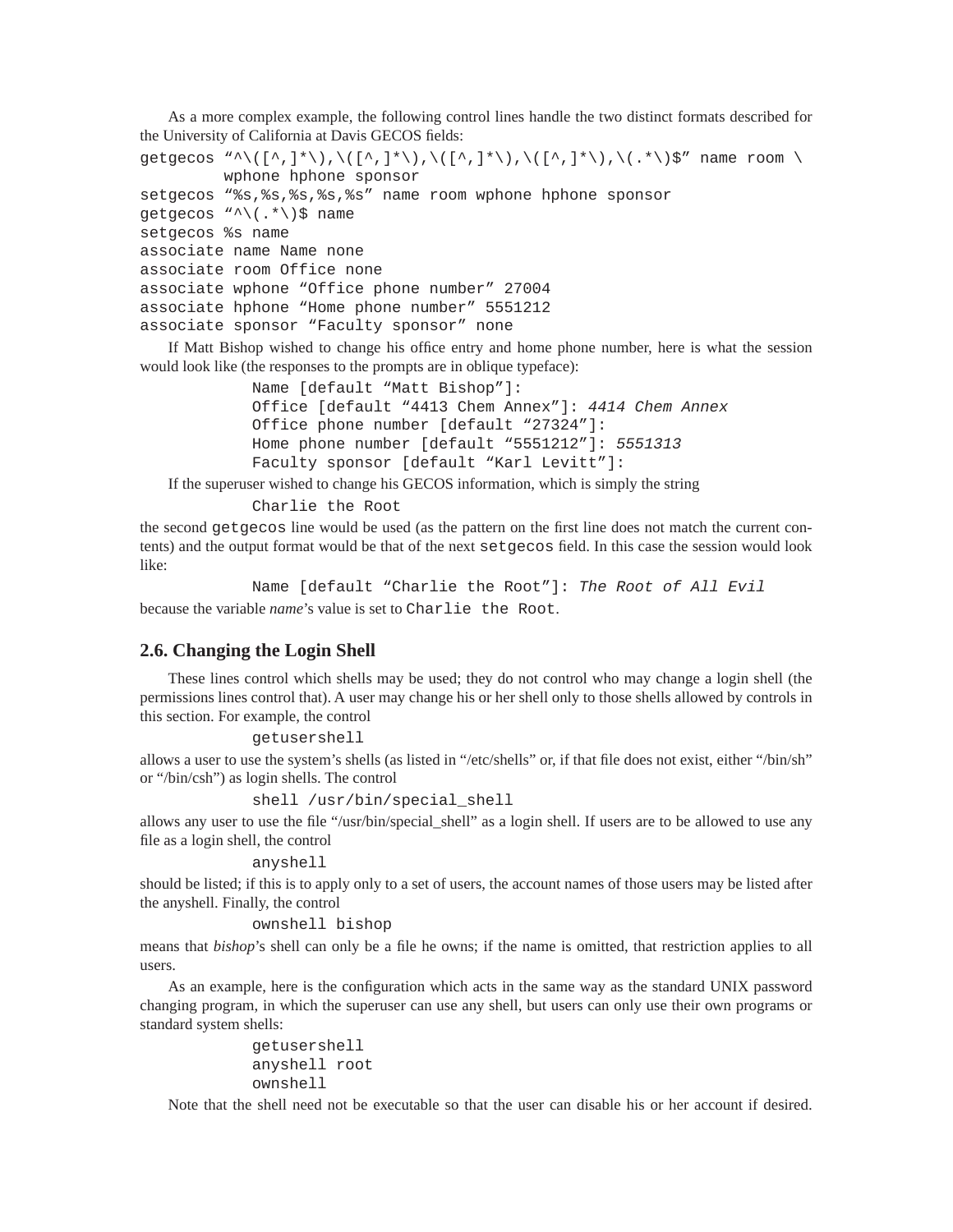Whether or not this is a feature or a bug is a matter of taste; it is present because the standard shell changing programs allow it.

# **2.7. Running Subprograms**

Subprograms may be run at three points. First, if a user requests help, the password checking routine may be executed with a special flag. Second, if logging is done, the configuration file can cause log messages to be passed as input to a subprogram. Third, when the password checker itself is run, it is run as a subprocess. Given that all of these will be run with the super-user's effective UID, care must be taken in spawning them; the threats to the system by setuid-to-root programs have been discussed elsewhere.

The *passwd+* program thoroughly sanitizes the subprogram's execution environment before running the subprogram by taking the following precautions:

1. the shell environment variables are deleted;

- 2. the **PATH** environment variable is reset to a safe state (as distributed, "/bin:/usr/bin:/usr/ucb:/etc");
- 3. the **SHELL** environment variable is reset to a known default (as distributed, "/bin/sh");
- 4. the **IFS** environment variable is reset to the default value; and

5. the **umask** shell variable is reset to a default value (as distributed, 022).

Further, all subprograms are invoked as named in the configuration file, so if full path names are provided, the **PATH** variable will not be used. **This is highly recommended.**

If desired, the above behavior can be modified by use of several controls in the configuration file. The control

#### umask 077

will cause the **umask** to be reset to the named value, *which is given in octal*, rather than the default value. The control

#### environ SHELL=/bin/csh

says to pass the **SHELL** environment variable passed to the subprocess, and to give it the value "/bin/csh". If the value is omitted, the variable has the null value; and if the variable itself is simply named, the value from the environment in which *passwd+* is run is inherited. So, if a user uses the Korn shell, and **SHELL** is set to "/usr/bin/ksh", the line

#### environ SHELL

causes the subprocess to have the **SHELL** environment variable's value set to "/usr/bin/ksh".

As a final note, the help and password checking programs are invoked directly and not through an intermediate shell; so if a shell variable is to be used in the program name, the name must be passed to a shell. As an example, if every user had a program *checkme* in his or her home directory, to force that to be invoked, the line

#### environ HOME

would need to be present, and the command itself would be given as

/bin/sh -c "\$HOME/checkme"

in the appropriate control line.

### **2.8. Miscellaneous Configuration Control Commands**

The configuration file has several miscellaneous control statement. Because *passwd+* is designed to be portable, it uses library routines to access the password file. These routines, supplied with *passwd+* or written specifically for the system in use, use a common interface that is used to determine the account name, hashed password, UID and GID, login shell, home directory, and the relevant aging information. Currently, support for Berkeley 4.3 and Ultrix V4.2A password files are supported; to use the former, give the control

#### pwdfunc bsd4\_3

and for the latter, replace bsd4\_3 with ultrix. Other types will be added soon, as need (and/or contributions) permit.

Three types of help are available; each default message may be replaced by the contents of a file. The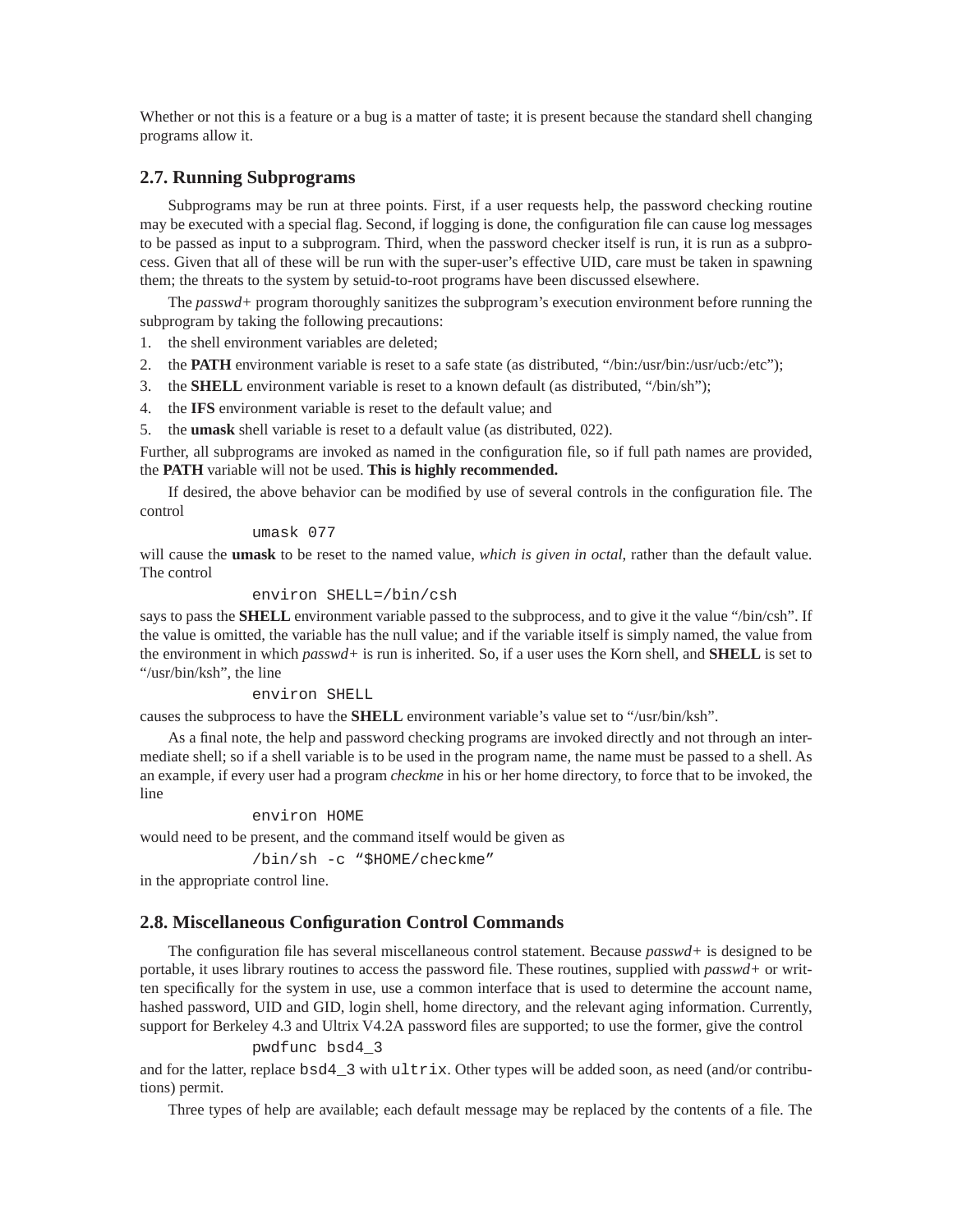first (nicknamed the "message of the day" file) is printed whenever *passwd+* is invoked, for all interfaces. The control line which sets this file name is:

#### motdfile /etc/passwd.motd

The second file is printed whenever the option **-help** is given on a command line; it contains information about how to run *passwd+*. The file is printed, and the program then exits. The relevant control line is:

interhelpfile etc/passwd.ihelp

The third file applies only to the interactive interface, and is printed when the user requests help (with the *help* command). The relevant control line is:

helpfile /etc/passwd.help

In addition, a special help command can be run; typically, this is the password analysis program with a special option to print messages suggesting guidelines for choosing a good password. The line controlling this is:

helpcheck /etc/pwcheck -help

If any of the help files are not present, a default help message is printed.

Finally, an extensive logging ability allows the system administrator to log messages about syntax errors in the configuration file, system errors (such as inaccessible files), information on the program's use and on the success or failure of the use. This information may be stored in a log file, given as input to a command, written to a *syslog*(8) daemon, or printed on the standard error. For example, the line

log system syntax "|mail staff"

sends all syntax and system error messages to all members of the mail alias *staff* (the last string means that the log messages generated from this line are input to the mail program), and the line

log use result >/etc/passwd.log

writes messages indicating all invocations and their results into the log file "/etc/passwd.log".

# **2.9. Example Configuration File**

An example configuration file is given in Figure 1. Note that the pattern matcher used is the GNU emacs pattern matcher; given the patterns in the getgecos statement, this could equally well have been the Berkeley pattern matcher. In that same block, note that there is a getgecos line with a pattern that matches anything. Were this omitted, if none of the patterns matched the GECOS information field, the user would not be prompted for anything.

### **3. Password Checking**

The heart of the password validation scheme is the program to verify that the password is in fact difficult to guess. The principles behind this program, which is invoked by *passwd+*, have been described elsewhere [1]. This section discusses *pwcheck*, the password checking program which is intended to be the password analysis component used by *passwd+*. Like *passwd+*, it uses its own configuration file.

# **3.1. Configuration File**

As with *passwd+*, *pwcheck* uses a configuration file to enable system administrators to define the notion of an easy to guess password without writing or altering a program. When *pwcheck* begins, it reads its configuration file (or the standard input); when it reaches the end of the configuration file (or of standard input), it terminates.

The configuration file consists of control lines and test lines. The control lines set internal variables, interpolate files, and so forth; the test lines define tests and messages.

The basic unit of the little language is the *string*, which is defined as:

- a maximal sequence of alphanumeric characters and underscores "\_";
- a double quote '"', left brace "[", left curly brace "{", dollar sign "\$", or at sign "@" followed by any number of characters (except a newline) terminated by the first unescaped double quote, right brace "]",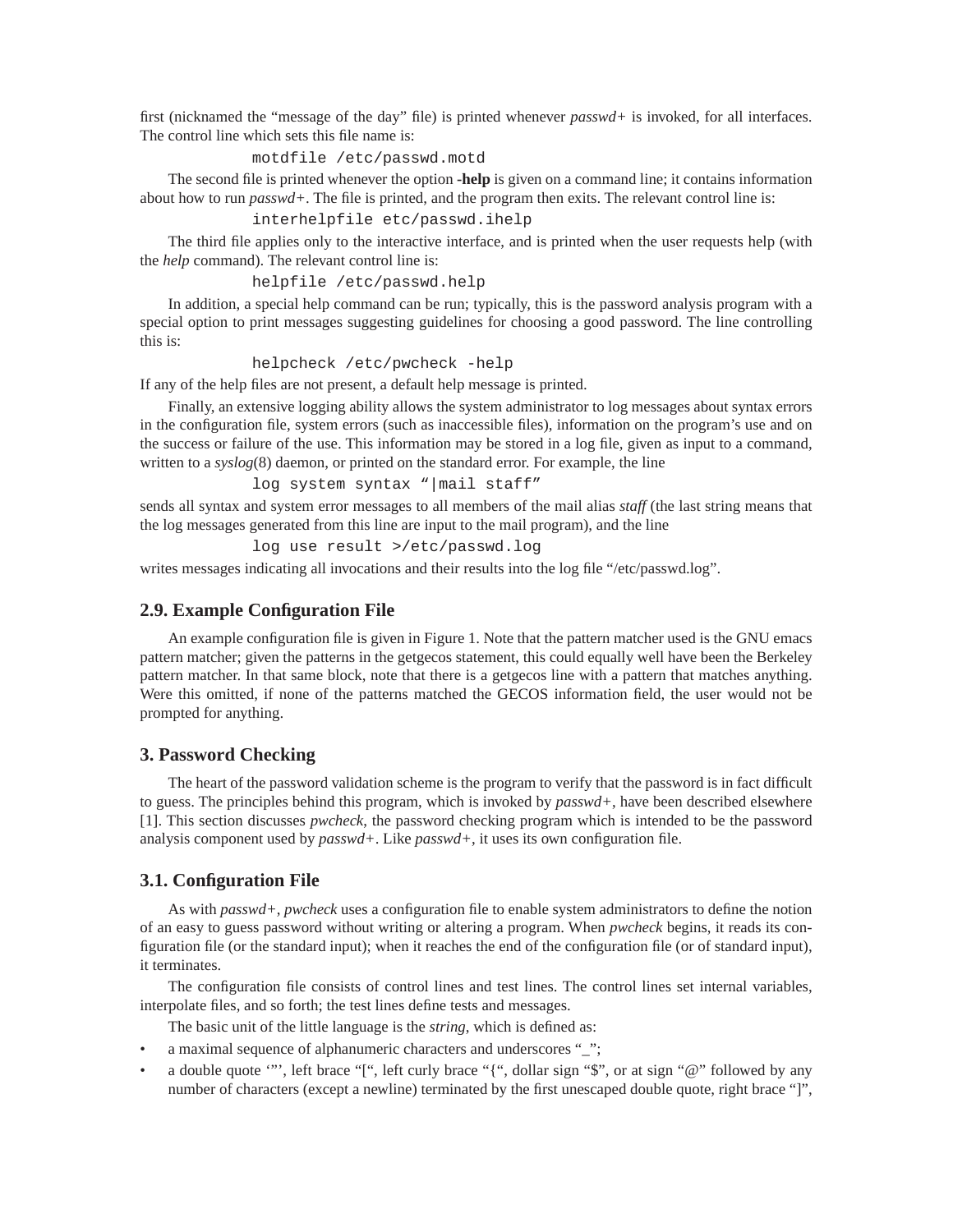# help files motdfile /etc/passwd.motd # new message of the day file helpfile /etcf/passwd.help # new help file # who can do what and to whom novalidate root :all:  $\#$  root can change anything without validation validate :password: :self: :self:  $\#$  validate user to change own password novalidate :gecos: :shell: :self: :self:  $#$  don't validate user to change shell or gecos fields # shell control getusershell  $\#$  allow any system shell shell /usr/bin/ksh # allow this (unlisted) one too anyshell root  $\#$  what shell for root? anything she wants ... ownshell # users can make their own poison (anything they own) # GECOS information -- two forms allowed: pattern gnu  $\#$  GNU pattern matcher is really nice! # form #1: name,office,work phone,home phone,sponsor getgecos " $\langle (\lceil^2, \lceil^* \rceil), \langle (\lceil^2, \lceil^* \rceil), \langle (\lceil^2, \lceil^* \rceil), \langle (\lceil^2, \lceil^* \rceil), \langle (\lceil^2, \lceil^* \rceil), \langle (\lceil^2, \lceil^* \rceil), \langle (\lceil^2, \lceil^* \rceil), \langle (\lceil^2, \lceil^* \rceil), \langle (\lceil^2, \lceil^* \rceil), \langle (\lceil^2, \lceil^* \rceil), \langle (\lceil^2, \lceil^* \rceil), \langle (\lceil^2, \lceil^* \rceil), \langle (\lceil^$ setgecos "%s,%s,%s,%s,%s" name office home\_phone work\_phone sponsor # form #2: name,contact (contact is who is responsible for that account) getgecos " $\langle (\lceil^{\wedge}, \rceil^{\ast} \rangle), \langle (\cdot^{\ast}) \rangle$ " name contact # form #3 not allowed; this is anything else, and we want it put into form #2 getgecos " $\land$  $\lor$ .\* $\lor$  $\$ " name setgecos "%s,%s" name contact # now the prompts for all these billions and billions of variables (well, all 6, anyway ...) associate name "Name" none # the name of the account holder associate office "Office" "300 Bradley Hall" # the office (default is department office) associate work\_phone "Office phone number" "(603) 646-2415" # office phone (default is dept number) associate home\_phone "Home phone number" unlisted # home phone (unlisted by default) associate sponsor "Faculty sponsor" none # who's sponsoring this account associate contact "Contact person" none # who is responsible # subprograms; we're very restrictive here (guess why?) umask 077 # give them NOTHING environ SHELL=/bin/sh # they got the Bourne shell, like it or not environ PATH="/usr/bin:/bin:/usr/ucb" # a SAFE search path check /etc/pwcheck # the password checker ... helpcheck /etc/pwcheck -help # and how to get help from it onerror reject # when in doubt, just say no! # it's an ultrix system, so ... pwfunc ultrix # how and what do we log log syntax system "|mail staff" # bad errors get mailed to anyone who can fix them log use result syslog # log use and success/failure to syslog daemon

Figure 1. A sample passwd+ configuration file.

right curly brace "}", dollar sign, or at sign, respectively; or

any single character except alphanumerics, underscore, left and right braces, left and right curly braces, double quotes, dollar signs, and at signs.

Let us now look at how these strings may be used.

# **3.2. Setting and Referencing Variables**

Unlike the previous version of *passwd+*, no variables are assigned values automatically. Instead, these values must be set by using explicit control lines. Also unlike the previous version, variable names may have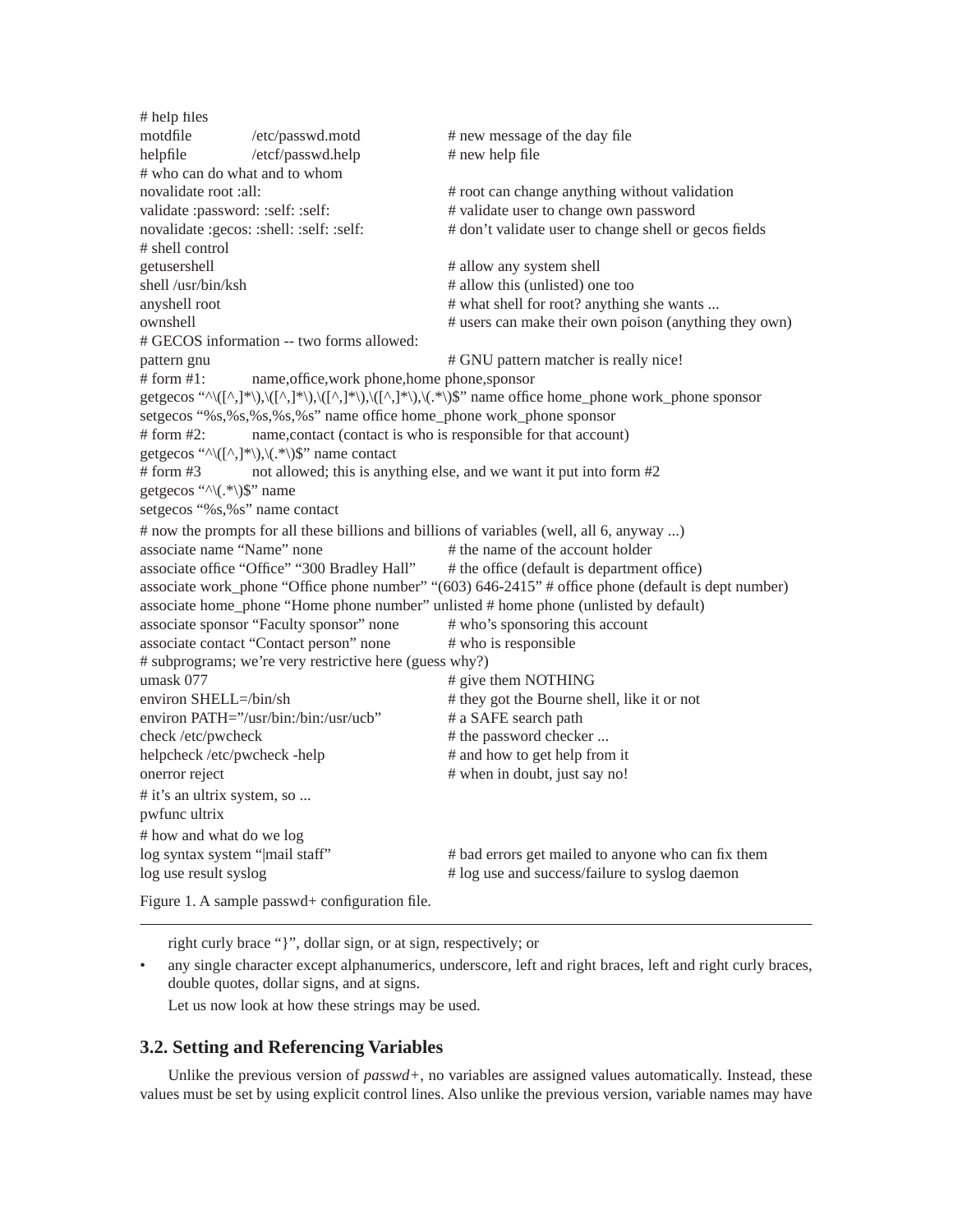# % [ : ] [ \_ ] [ +- ] [ *m*.*n* ] [ ^\*|#] *variable*

- : insert \ characters as necessary to ensure the characters are interpreted as characters and not as metacharacters.
- treat the value as an integer and subtract that value from the maximum password length. If the value is not an integer, 0 is interpolated.
- +- if "-", reverse the value; if "+" or omitted, do not reverse the value.
- *m*.*n* The characters beginning at position *m* (positions begin with 1) and through position *n* inclusive are interpolated. If "." is present, *m* and *n* are position 1 and the last position in the string, if omitted; if "." is not present, the first *m* characters are interpolated.
- $\wedge^*$ #|  $\wedge$  makes all alphabetic characters in the value upper-case \* makes all alphabetic charactes in the value lower-case | makes the first character in the value upper-case if it is alphabetic; no effect if not # interpolates the length of the string

Figure 2. The escape sequence components for accessing a variable value. All are applied right to left, and are applied *before* the result is interpolated.

more than one character in them.

The control

set p bishop

sets the internal variable p to the (string) value "bishop". Similarly, variable values may be assigned using patterns; for example, the control line

setpat "Matt Bishop\* wrote 6 39" "^\(.\*\) wrote \(.\*\)\$" who what x would assign the value "Matt Bishop\*" to the variable *who*, "6" to the variable *what*, and "39" to the variable *x*. As with getgecos, the interpretation of the pattern is controlled by

pattern bsd

(for the Berkeley pattern matcher; to get the GNU *emacs* version, replace bsd with gnu).

Variable values are accessed and manipulated using an escape facility reminiscent of that of *printf*(3); see figure 2. For example, suppose *p*, *who*, *what*, and *x* have the values shown above. Examples of how the values may be accessed in different ways are:

|           | %% %% %% %% bishop %3.5p                                      |            | %-2.4p hsi |  |
|-----------|---------------------------------------------------------------|------------|------------|--|
|           | %(who) Matt Bishop* %:3.(who) t Bishop\* %^(who) MATT BISHOP* |            |            |  |
| 웅 (who) 0 |                                                               | ៖ (what) 2 | - 8-x 93   |  |

Note the value is *always* considered a string.

These particular operations were chosen because they are the most common ones password crackers use. The motive for the ":" was different, though. Variables are used in tests, and sometimes tests involve the evaluation of patterns. In these cases, some values are to be treated as strings (such as the password) and others as patterns (such as a set of variables containing patterns to be used repeatedly). So, when a variable value is to be treated as a string, it should have the ":".

One special variable has a value that changes. The sequence %< takes the value of the next line of the standard input, or the empty string if none. This is used to interact with programs which pass information to *pwcheck* using the standard input. For example, here is a sequence of controls that sets variables corresponding to the information passwd by *passwd+*:

```
set newpasswd %<
set oldpasswd %<
set name %<
set hashedpwd %<
set Gecos %<
set shell %<
set home %<
set UID %<
```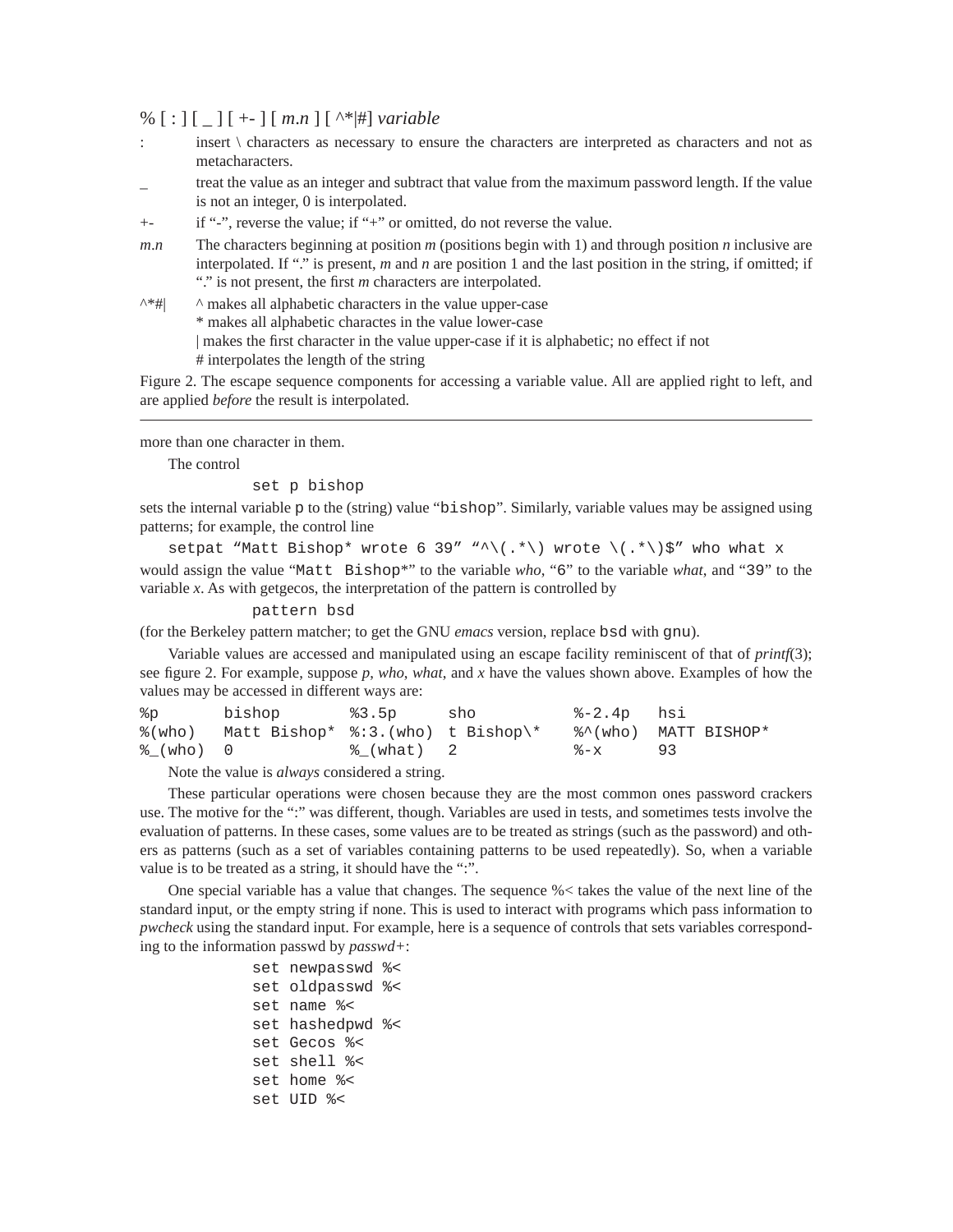| test          | $\equiv$ "('test1')'                                              | true if <i>test1</i> is true                                                         |
|---------------|-------------------------------------------------------------------|--------------------------------------------------------------------------------------|
|               | $\mathcal{L}$ test l                                              | true if <i>test1</i> is false                                                        |
|               | test1 ' $\&$ ' test2                                              | true if both <i>test1</i> and <i>test2</i> are true                                  |
|               | test1 $\lvert$ test2                                              | true if either <i>test1</i> or <i>test2</i> is true                                  |
|               | number1 $'=='$ number2                                            | true if number1 and number2 are numerically equal; any of the rela-                  |
|               |                                                                   | tions >, <, >=, <= != may be used here                                               |
|               | string $l' == 'string2$                                           | true if <i>string1</i> and <i>string2</i> compare equal; may use $!=$ here also      |
|               | string $l'=-$ string 2                                            | true if <i>string1</i> matches the pattern <i>string2</i> ; may use $\sim$ here also |
|               | In the above, <i>string1</i> and <i>string2</i> are both strings: |                                                                                      |
| string $ ::=$ | string                                                            | a sequence of alphanumeric, underscore, and escaped characters                       |
|               | 'f' filename ' $\mathcal{C}$ '                                    | the string is any line in the file <i>filename</i>                                   |
|               | $\cdot \omega$ dbm_base_file $\cdot \omega$                       | the string is in the $dbm(3)$ file with base name $dbm\_base\_file$                  |
|               | '\$' sorted_file_name '\$'                                        | the string is any line in the sorted file sorted file name                           |
|               | $\{$ $\mathcal{L}$ command $\{$ $\}$                              | the string is any line in the output of <i>command</i>                               |
|               | Figure 3. Syntax for the boolean expressions in the test lines.   |                                                                                      |

set GID %< set nxtchange %< set mustchange %<

Finally, to erase a variable value, use unset; the following erases the value of the variable *what*:

unset what

### **3.3. Tests**

Tests are used to determine whether or not the password is suitable for use. Each test has four components: a boolean test expression (which evaluates to true or false), a true response, a false response, and a help response. For example, this sequence might be used to test password length:

```
length test %#p < 6
length true "%p" is unacceptable; you need at least 6 characters
length false the password passes the length test
length help Passwords must be at least 6 characters long.
```
Suppose the password is "bis\*hop". In this case the boolean expression on the line beginning with "length test" is false, so the message on the line "length false" is printed. Note that the sense of the tests is that if the test succeeds (evaluates to true), the password is easy to guess. Also notice that variables may be included within the messages; they will be evaluated before the message is printed.

The word "length" at the beginning of the line serves simply to link the messages with the test. When a test is evaluated, its result is stored with the label at the beginning of the line (here, "length"). Whenever a line beginning with that label is encountered, it is processed. If the control ("true" or "false") matches the value of the test, the message is printed; otherwise it is ignored. If the test has not yet been seen, the messages are not printed. If labels are omitted, a singe (blank) label is assumed.

The line beginning with "length help" is a help line, and that is printed when *pwcheck* is invoked in help mode (by giving the command line option **-help**). In this mode, no test processing is done; variables are evaluated, and any test message lines with the control "help" are printed. This facility is to allow the system administrator to provide guidance on what passwords are acceptable.

In what follows, we refer to the boolean expression which is evaluated as the "test." The complete syntax of the tests is shown in figure 3; basically, all numerical tests and arithmetic operations are allowed, as are string compares and pattern matches. In addition, *pwcheck* can look for a password in a file or in the output of a program.

The tests are composed of numerical expressions, string compares, and pattern matches. For example, if l is the user's login name and p the proposed password, the test

 $"\%p" = ~ "\(81)\*" | "\%p" = ~ "\(8-1)\*"$ 

is true if the proposed password is 0 or more repetitions of the login name or the login name reversed (this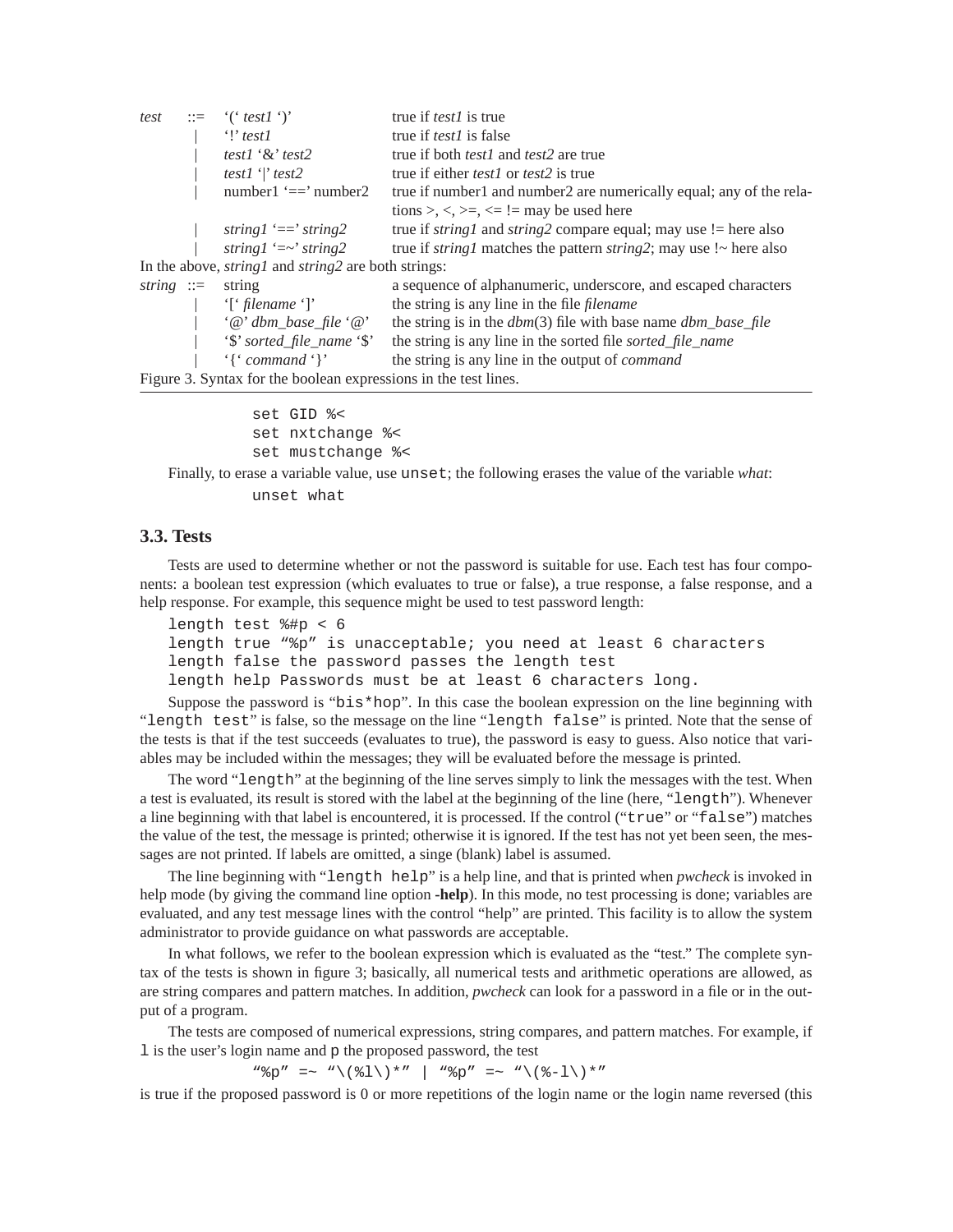requires the GNU *emacs* pattern matcher).

The use of files and programs is very similar. In the test

```
[ /usr/dict/words ] == "%p"
```
each line of the system dictionary file "/usr/dict/words" is compared to the proposed password; if any match, the test succeeds.One problem with this test from the implementation point of view is that the search is linear and hence on a large file can be very slow. If the lines of the file are in sorted ASCII order, the above test may be rewritten as

\$ /usr/dict/words.sorted \$ == "%p"

and *pwcheck* will use the binary search technique to locate the right side (the value of the variable *p*) in the file "/usr/dict/words.sorted"; note that if the file is *not* in sorted ASCII order, the result returned may be wrong. Finally, if the file is in the fast database format of the *dbm*(3) or *ndbm*(3) library routines, the command

@ /usr/dict/words.dbm @ == "%p"

will use the *dbm* functions to search the file for the value of the right side (here, the value of the variable *p*). Note that the base name of the *dbm* files is given; in the above example, the files "/usr/dict/words.dbm.dir" and "/usr/dict/words.dbm.pag" must exist or the test fails.

The ability to use the output of a subprogram is a very powerful feature of *pwcheck*. For example, consider a test to catch all English words. If the proposed password is stored in the variable *p*, it would seem that

$$
[ /usr/dict/words ] == "\$p"
$$

would work, as "/usr/dict/words" is an on-line copy of an English dictionary. But note that some words in that file are capitalized, and others are not; in particular, "water" is in the dictionary, but if the proposed password is "Water", the test fails. So perhaps

$$
\{ \text{tr A-Z a-z} < /usr/dict/words} \ = = "\% *p"
$$

is better. This test runs the command

tr A-Z a-z < /usr/dict/words

(which simply copies the contents of "/usr/dict/words" to the standard output, changing every capital letter to lower case). Again, this misses plurals, present and past participles, and other derivative forms of words. Only the spelling checker, *spell*(1), will catch these. So a command of the form

 $\{$  echo "%p" | spell  $\}$  == ""

will work. (Recall *spell* prints on its standard output a list of incorrectly spelled words.)

Alas, while this does work, there is a serious security problem: the new proposed password will be passed to *spell* using the command *echo*(1), and for a brief time will therefore be visible to programs which can examine command line argument lists. To overcome this danger, *pwcheck* provides a special construct to send input to a program in a test. The above test should be written as:

 $\{$  spell  $\}$  <- " $p'' == "''$ 

Here, the first string following the  $\leq$ - is written to the command's standard input. This solves the above security problem, and will reject any English words.<sup>1</sup>

# **3.4. Miscellaneous Commands**

The line

include filename

interpolates the contents of "*filename*" at this point in the file. Files may be nested as deeply as the system allows (usually 16, 28, or 60). This is useful for including per-user tests; for example, if the user name is stored in the variable 1, then

include /etc/passwd.users/%l

<sup>1.</sup> Note that some versions of *spell* record misspelled words so a systems administrator can examine them and decide whether to add them to the dictionary or to a site-specific dictionary. If this is done, be sure to turn it off in the test! (This often can be done with a command option such as **-N**.)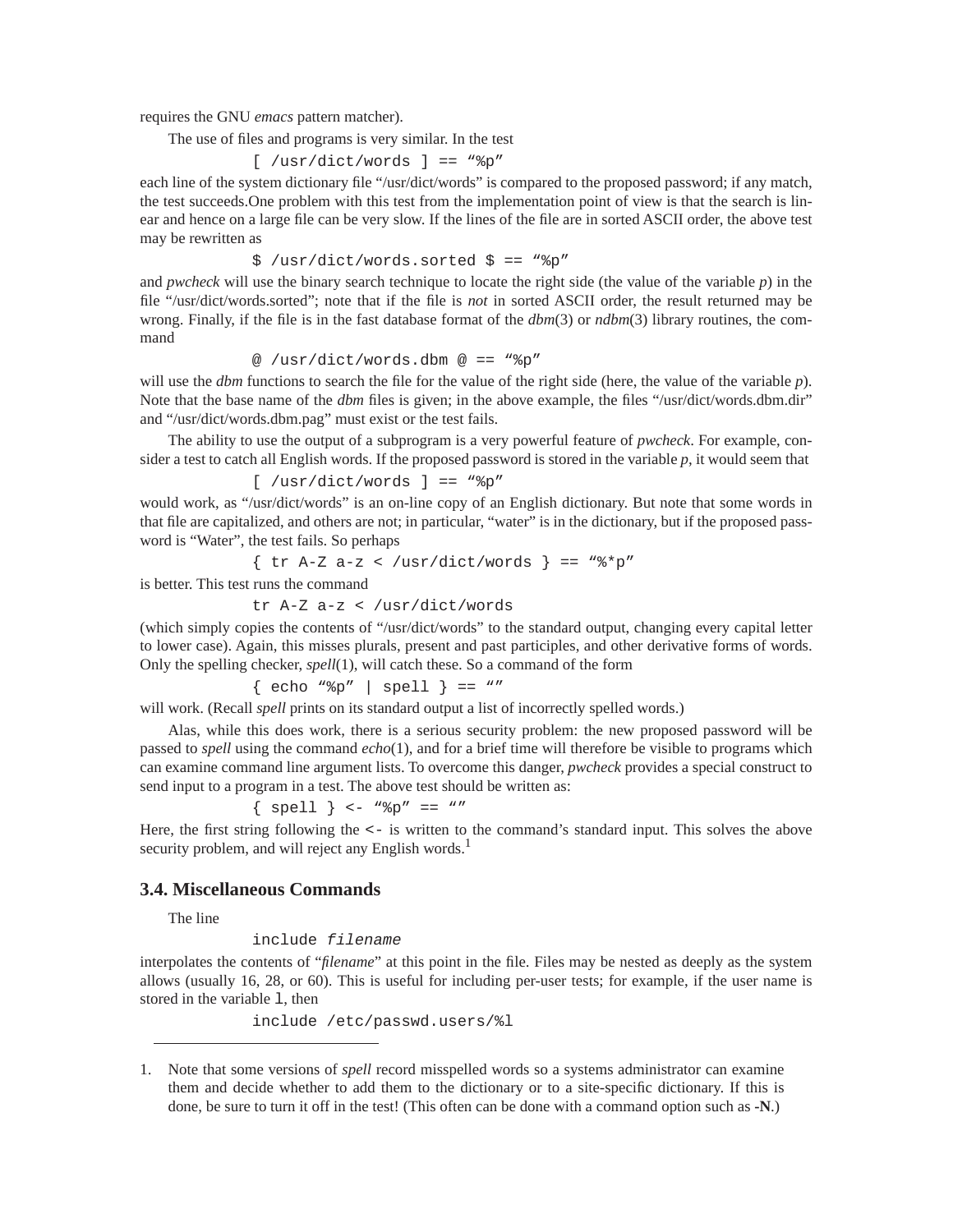# this is a sample password configuration file for pwcheck set version beta-test pattern gnu # this file loads the variables (see section 3.2 of this paper) include /etc/passwd.siv #================= some stuff to make patterns easier to read set let \[A-Za-z] set nlet \[^A-Za-z]  $\#$ ====================== fix up first, last name, etc. setpat "%(Gecos)" "^\([^,]\*\),\([^,]\*\),\(.\*\)\$" name office extension setpat "%(name)" "^\(%(let)\*\)%(nlet)\*%(nlet)\(%(let)%(let)\*\)%(nlet)%(nlet)\*\(%(let)%(let)\*\)\$" \ first middle last setpat "%(name)" "^\([A-Za-z]+\)[^A-Za-z]+\([A-Za-z]+\)\$" first last set initials %1.1(first)%1.1(middle)%1.1(last) #================= test password length length test  $\%$ #p $\leq$ =6 length true "%p" is unacceptable; you need at least 6 characters length false the password passes the length test length help Passwords must be at least 6 characters long  $\#$ ==================== test if password is an English word English test {spell}  $\langle$ - "%p\n" == "" English true "%p" is unacceptable; it is an English word English false the password passes the no-English-words test English help Passwords must not be an English word #================= test login name login test "%p" =~ "\(%l\)\*" | "%p" =~ "\(%-l\)\*" login true "%p" is unacceptable; it cannot be your login name repeated login false the password passes the repeated login name test login help Passwords must not be repetitions of your login name (or reversed login name) #================= sorted dictionary (ASCII order) dictionary test  $\frac{1}{2}$  /usr/dict/words.sorted  $\frac{1}{2}$  = "%p" dictionary true "%p" is in the system dictionary dictionary false the password is not in the system dictionary dictionary help Passwords must not reside in a system dictionary  $\#$ ====================== DBM file dbmdictionary test @/usr/dict/words.dbm@ == "%p" dbmdictionary true "%p" is in the system's dbm dictionary dbmdictionary false the password is not in the system's dbm dictionary dbmdictionary help Passwords must not reside in the system's dbm dictionary Figure 4. A sample pwcheck configuration file.

will include a file specifically for the current user.

Finally, although UNIX passwords may be of any length, only the first 8 characters are significant. Hence strings which differ in the ninth character are really the same so far as the UNIX password system is concerned. When the control

#### complen 8

is used, all string comparisons are done only for the first 8 character. (Any transformation to variable values are done first; the truncation occurs only during the comparison and only for purposes of the comparison.)

# **3.5. Example Configuration File**

An example configuration file is given in Figure 4. Note that variables may contain patterns; however, in the line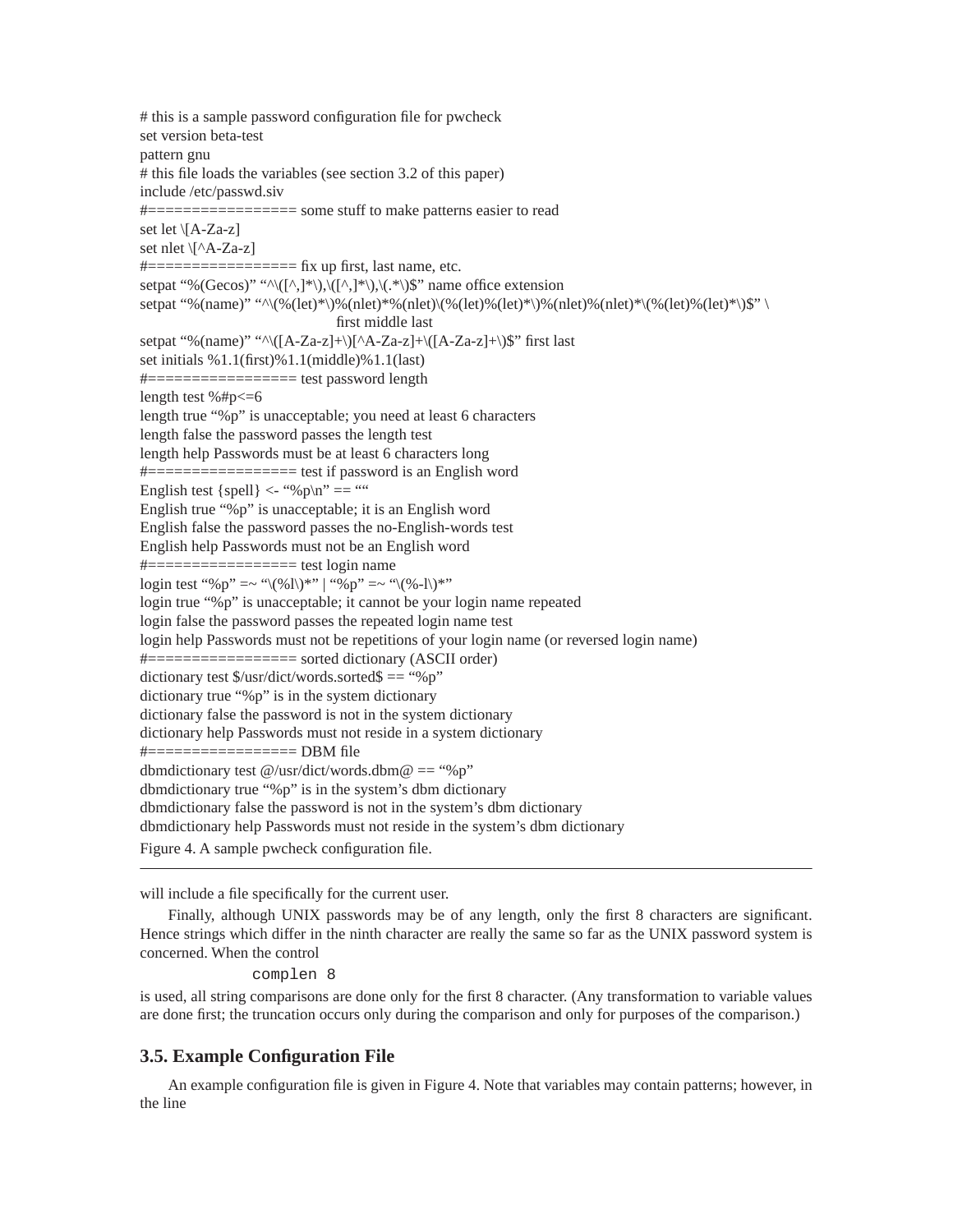### set let \[A-Za-z]

the first backslash is needed. Were it not there, the "[" and "]" would mean the characters between were a file name, and the first line of the file would become the value of the variable let.

The assumption made about the GECOS field here is that it is of the form

*name*, *office*, *extension*

(just as the RIACS format shown in section 2.5). Note the use of the variables *let* and *nlet* in the patterns.

# **4. Future Directions and Work**

The password changing program, *passwd+*, is stable; no major changes to the design have been made for some time, and it is in the process of being cleaned up and documented so that it can be distributed for beta test. The thrust of future development will most likely be in developing library routines to handle different password storage schemes and password distribution mechanisms.

The password checker is another matter. It is undergoing changes in both design and syntax. The program *pwcheck* was designed to be independent of *passwd+*, and as such lacks some features and transformations which would be of great use, such as the ability to count letters, non-letters, and so forth. These may be done using other programs such as *sed*(1) or *awk*(1); however, this requires a subprogram be run, and is very awkward. Hence it is clear these abilities need to be added, but it is not clear how they should be integrated with the rest of *pwcheck*.

Part of the problem is that little, if any, research has been done on language design for this purpose; this suggests that perhaps too little research on the usefulness of proactive password checking itself is documented. Logic and intuition says that proactive password checking is far more effective than password cracking, and should be as good as (if not better than) other forms of password assignment. No experimental evidence has been gathered to support this opinion, and human nature being the crux of the problem, it would be very wise to test these beliefs.

### **5. Conclusion**

The goals of *passwd+* and *pwcheck* are to provide a friendly, powerful tool for system administrators to improve the quality of the passwords users select. Sufficient facilities are provided to allow per-site and peruser tests.

The software should be available soon; its location will be announced through the *cert-tools* mailing list when it is available. The version which will be released will be beta test software, so people who take it will be asked to report bugs (and fixes), as well as any new password file routines they write. Documentation on the software and its internal structure will be available to help any hardy souls willing to work with it!

# **6. References**

- [1] Matt Bishop, "A Proactive Password Checker," in *Information Security*, David T. Lindsay and Wyn L. Price (eds.), North-Holland, New York, NY pp. 169-180 (1991)
- [2] M. Gasser, "A Random Word Generator for Pronounceable Passwords," Technical Report ESD-TR-75-97, The MITRE Corporation, Bedford, MA (Nov. 1975)
- [3] L. Grant, "DES Key Crunching for Safer Cipher Keys*," SIG Security Audit and Control Review* **5**(3) pp. 9-16 (Summer 1987).
- [4] J. Haskett, "Pass-Algorithms: A User Validation Scheme Based on Knowledge of Secret Algorithms," *Communications of the ACM* **27**(8) pp. 777-784 (Aug. 1984).
- [5] Daniel V. Klein, ""Foiling the Cracker": A Survey of, and Improvements to, Password Security," *Proceedings of the UNIX Security Workshop II* pp. 5-14 (Aug. 1990)
- [6] Robert Morris and Ken Thompson, "Password Security: A Case History," *Communications of the ACM* **22**(11) pp. 594-597 (Nov. 1979)
- [7] UNIX User's Reference Manual, 4.3 Berkeley Software Distribution Virtual VAX-11 Version, Computer Systems Research Group, Computer Science Division, Department of Electrical Engineering